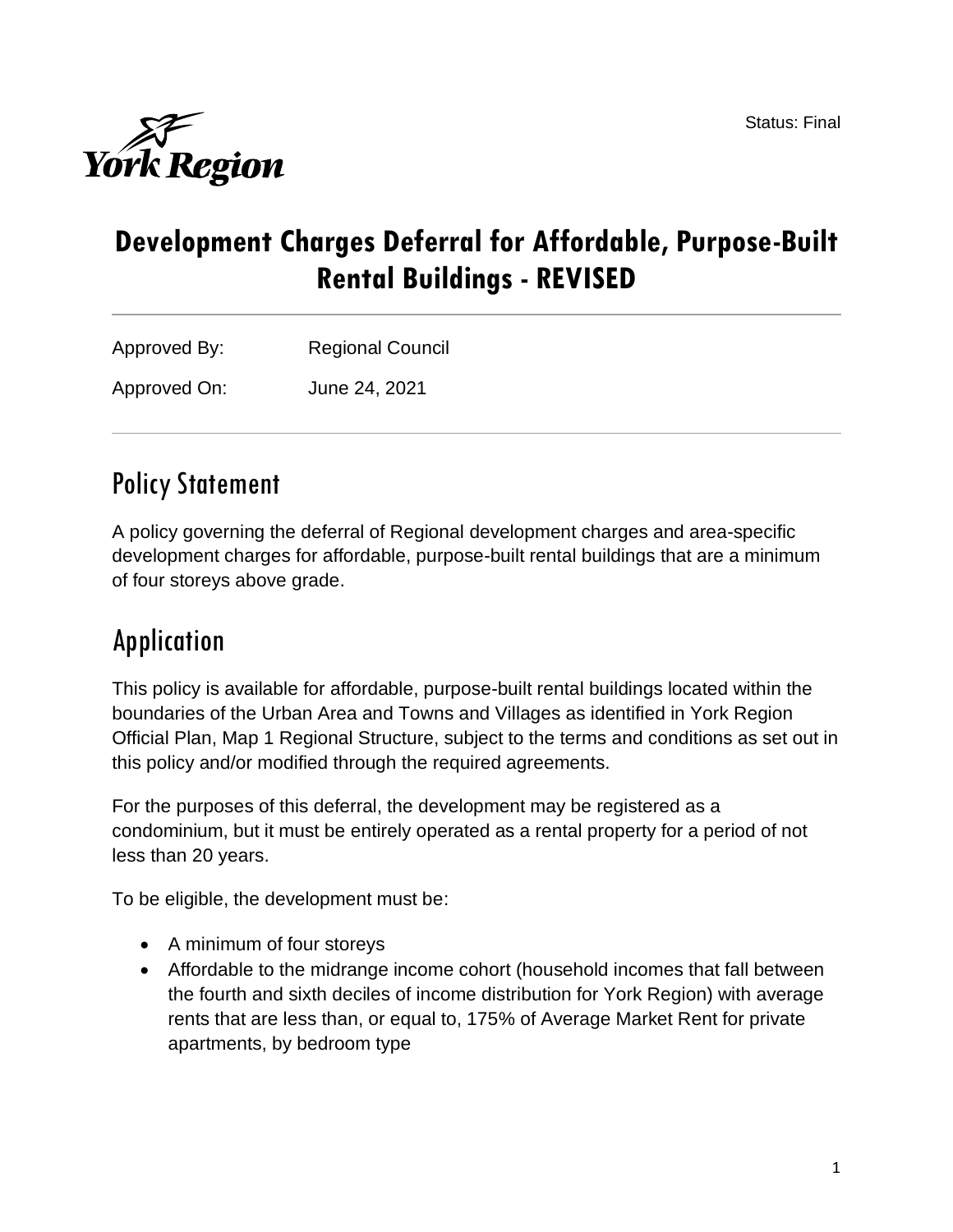# Purpose

The purpose of this policy is to incentivize the development of affordable, purpose-built rental buildings that are a minimum of four storeys above grade. Additional affordable, purpose-built rental buildings could achieve the following outcomes:

- Increased affordable purpose-built rental supply in the Region
- More complete communities offering a range of housing options
- Promote live/work within the Region

## **Definitions**

**Act:** The *Development Charges Act, 1997,* S.O. 1997, c. 27, as amended, revised, reenacted or consolidated from time to time, and any successor statute

**Affordable:** Rental housing that is less than, or equal to, 175% of Average Market Rent for private apartments, by bedroom type

**Average Market Rent (AMR):** The average actual rents paid by tenants for private apartments in York Region (Region-wide rents), calculated and published annually through the Canada Mortgage and Housing Corporation (CMHC) Fall Rental Market Report

**Bedroom:** A room that meets the requirements of a bedroom under the *Building Code Act, 1992,* S.O. 1992, c. 23 as amended, revised, re-enacted or consolidated from time to time, and any successor statute and/or the requirements of a bedroom under Ontario Regulation 332/12 as amended, revised, re-enacted or consolidated from time to time, and any successor statute

**Development:** The construction, erection or placing of one or more buildings or structures on land or the making of an addition or alteration to a building or structure that has the effect of increasing the size or changing the use thereof from nonresidential to residential or from residential to non-residential and includes redevelopment

**Development Charges:** The Region's development charges, including any areaspecific development charges

**Dwelling Unit:** Means a room or suite of rooms used, or designed or intended for use by one person or persons living together, in which culinary and sanitary facilities are provided for the exclusive use of such person or persons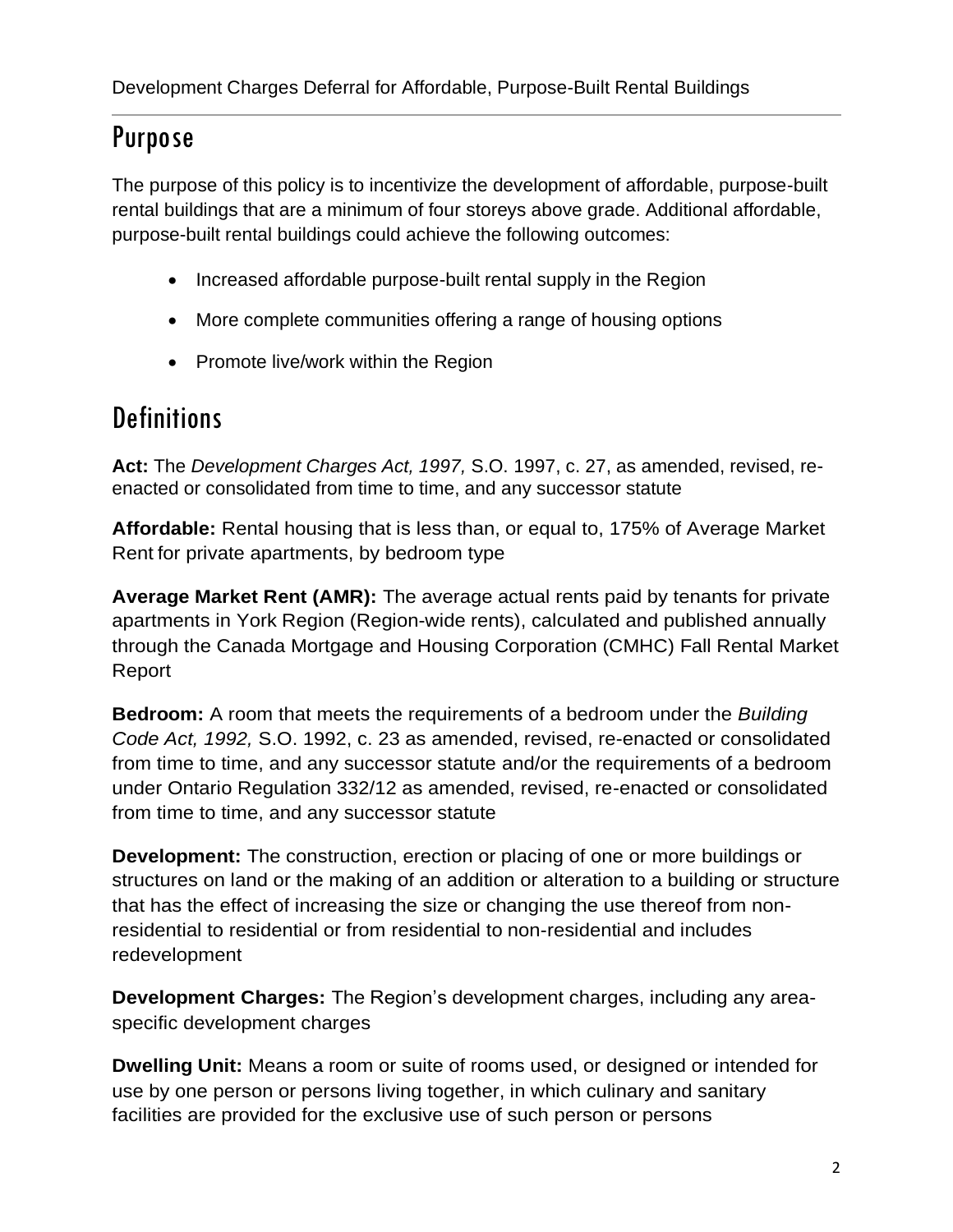**Local Centres:** The specific Local Centres that qualify under this policy are:

- Georgina: Keswick Secondary Plan Urban Centres as well as applicable portions of the Woodbine Corridor
- King: Core Areas in King City and Nobleton, as well as the King City Go Station Area
- Whitchurch-Stouffville: Community Core Area and Western Approach Area within the Community of Stouffville

**Regional Centres and Corridors:** The Regional Centres are as depicted on Map 1 – Regional Structure, York Region Official Plan:

- Markham Centre (Highway 7 and Warden Avenue)
- Newmarket Centre (Yonge Street and Davis Drive)
- Richmond Hill/Langstaff Gateway (Highway 7 and Yonge Street)
- Vaughan Metropolitan Centre (Highway 7 and Jane Street)

For further information on areas identified as Regional Centres and Corridors please contact the Director of Community Planning at extension 71505

**Restrictive Covenant:** A covenant registered on the title of the proposed development requiring it be developed and entirely operated as an affordable rental building for a period of not less than 20 years

**Schedule 'I' Bank:** As referenced in subsection 14(1)(a) of the Bank Act, S.C. 1991, c. 46. These are domestic banks and are authorized under the Bank Act to accept deposits, which may be eligible for deposit insurance provided by the Canadian Deposit Insurance Corporation

**Storey:** A storey must be above grade and is the portion of a building:

(a) that is situated between the top of any floor and the top of the floor next above it, or

(b) that is situated between the top of the floor and the ceiling above the floor, if there is no floor above it

## **Description**

#### **1. Development Charges Deferral Agreement**

Any developer wishing to defer development charges for affordable, purpose-built rental buildings (minimum of four storeys) must enter into a development charges deferral agreement with the Region.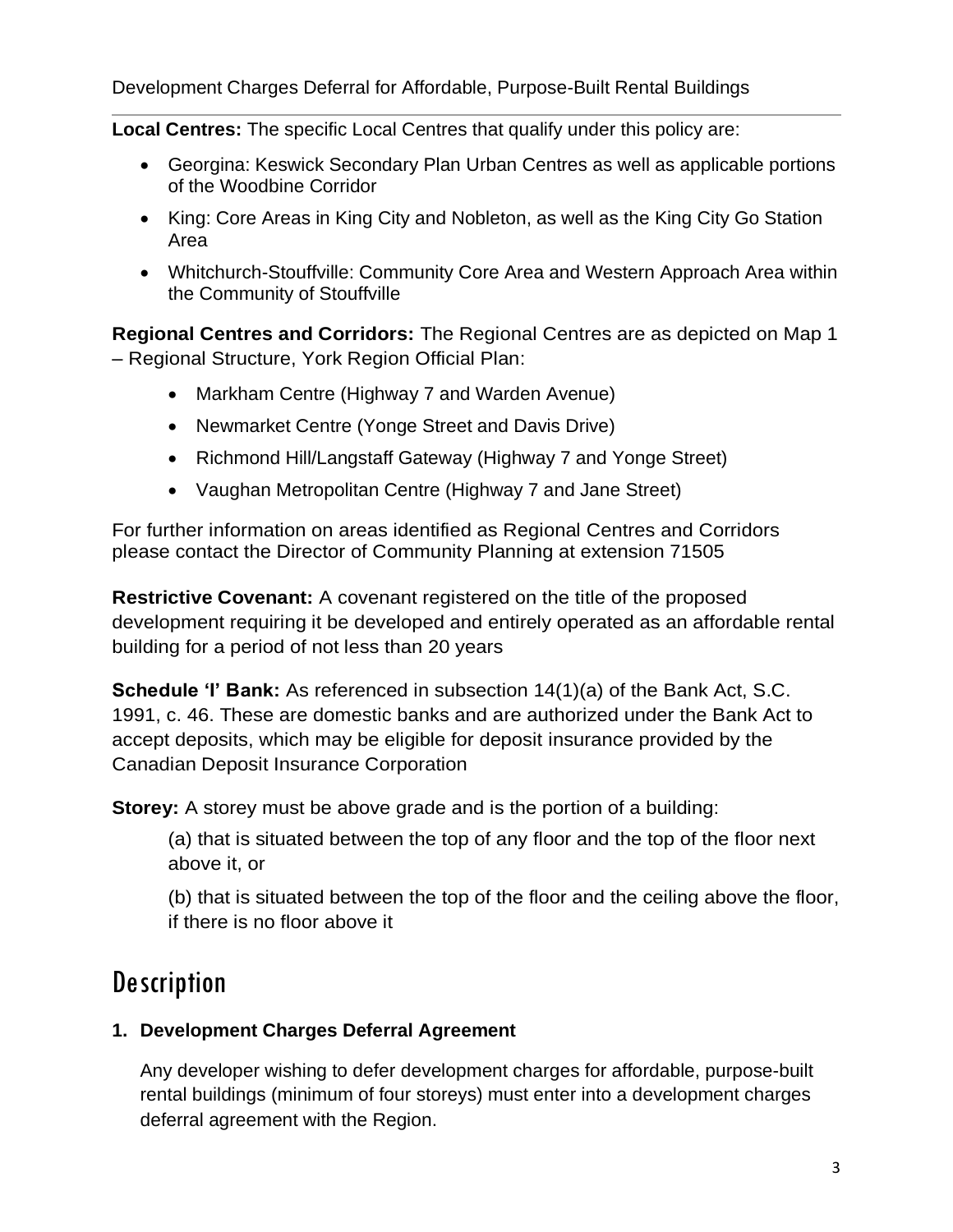A development charges deferral agreement will only be executed by the Region provided that the developer can immediately upon execution of the agreement attain building permit issuance by the local municipality.

#### **2. Development Charges Deferral Agreement – Rules**

The deferrals under this policy will be available to a maximum of 1,500 units over a three year period, commencing immediately after Council originally approved this policy, on October 17, 2019. It will be available on a first-come, first served basis.

In the event more than one affordable, purpose-built rental building wishes to enter into a development charges deferral agreement with the Region on the same day, the result of which is to exceed the total unit cap during the three year period, it will be up to the Commissioner of Finance and the Chief Administrative Officer to determine qualification and whether the unit cap may be exceeded.

This Term will be subject to Extension of Time provisions in Term '18'.

#### **3. Covenants Included in the Development Charges Deferral Agreement**

Every development charges deferral agreement will include covenants on the part of the developer.

These covenants will include, but not be limited to, a covenant by the developer(s) that:

- a) The affordable, purpose-built rental building will remain affordable for a period of not less than 20 years
- b) Monthly rents will not be increased at a rate that brings them above 175% of Average Market Rent for private apartments, by bedroom type
- c) For those units that achieve 125% Average Market Rent or less for private apartments, by bedroom type, and do not have to satisfy the unit split requirement identified in Term '4' of this policy, that they will be maintained at 125% Average Market Rent or less for private apartments, by bedroom type, for the duration of the development charges deferral
- d) They will notify the Region on an annual basis, at an agreed upon date, in an agreed upon manner, of the rents, by bedroom type, in the affordable, purposebuilt rental building
- e) If they are found to be in non-conformity with clauses 'a', 'b', 'c', or 'd' of this Term ('3'), development charges will be made payable (including interest)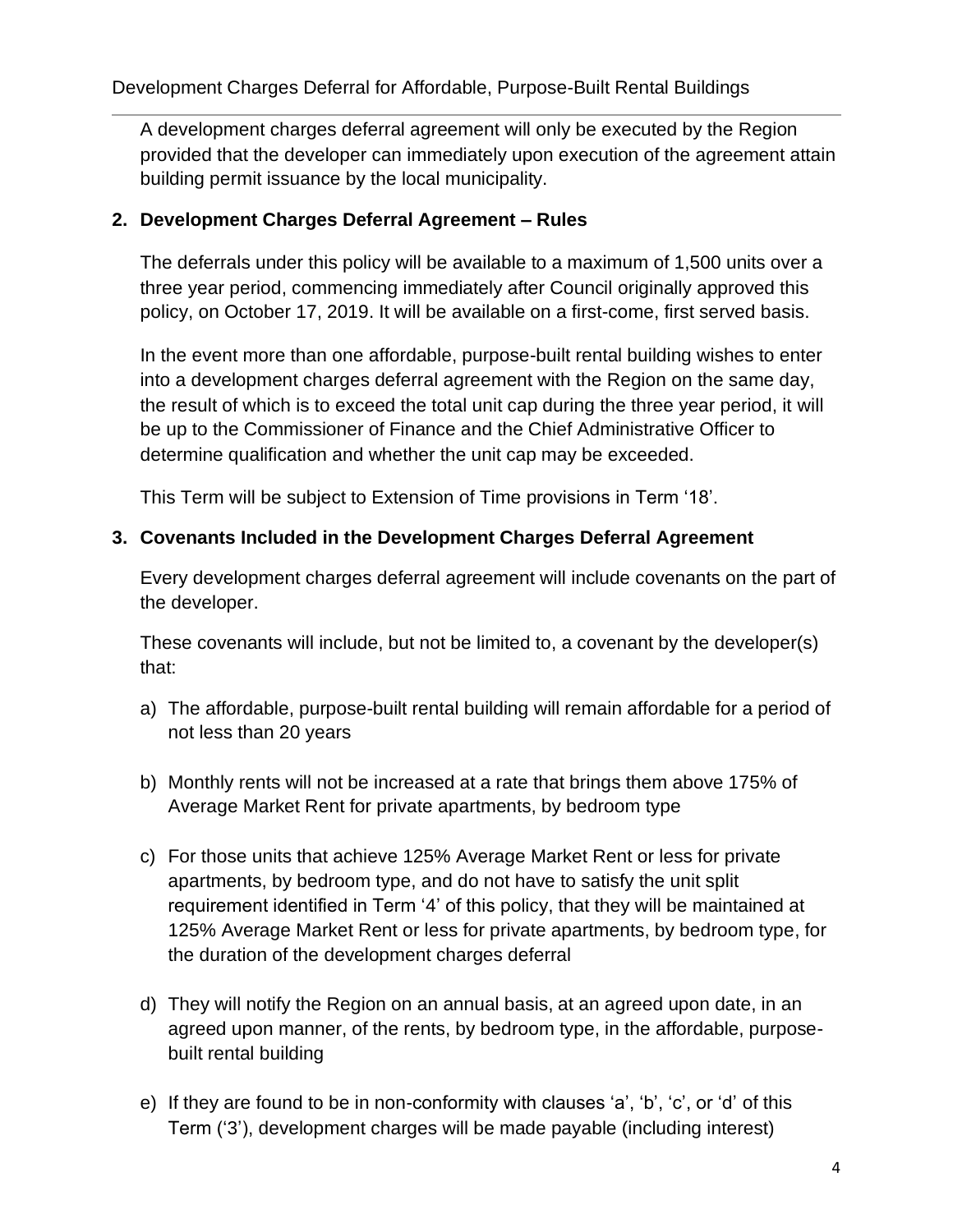f) They will enter into any additional agreement(s), as determined to be required by the Regional Solicitor, to give full force and effect to the development charges deferral agreement

#### **4. Duration of the Deferral**

a. Duration

The duration of the development charges deferral will vary based on the location, total number of units and number of units that are two or more bedrooms, in accordance with Table 1 below.

| Criteria*                                                                                                                                                                                                                                                                                                                              | <b>Duration of</b><br><b>Development</b><br><b>Charges deferral</b> |
|----------------------------------------------------------------------------------------------------------------------------------------------------------------------------------------------------------------------------------------------------------------------------------------------------------------------------------------|---------------------------------------------------------------------|
| 1. Affordable rental housing                                                                                                                                                                                                                                                                                                           | 5 Year                                                              |
| 1. Affordable rental housing<br>2. Located in Regional Centres and Corridors or specific<br><b>Local Centres</b>                                                                                                                                                                                                                       | 10 Year                                                             |
| 1. Affordable rental housing<br>Minimum of 100 Dwelling Units<br>2.<br>Minimum of 50% of the total number of dwelling units in<br>3.<br>the affordable, purpose-built rental building must have two<br>or more bedrooms (unit split requirement)**                                                                                     | 10 Year                                                             |
| 1. Affordable rental housing<br>Located in Regional Centres and Corridors or specific<br>2.<br><b>Local Centres</b><br>Minimum of 200 Dwelling Units<br>3.<br>4. Minimum of 50% of the total number of dwelling units in<br>the affordable, purpose-built rental building must have two<br>or more bedrooms (unit split requirement)** | 20 Year                                                             |

## **Table 1 Duration of Development Chart Deferral**

\*Note:

• All criteria must be met to qualify for each Duration of Development Charges Deferral \*\*Note:

• Units that achieve 125% of Average Market Rent or less for private apartments, by bedroom type, may not have to satisfy the unit split requirement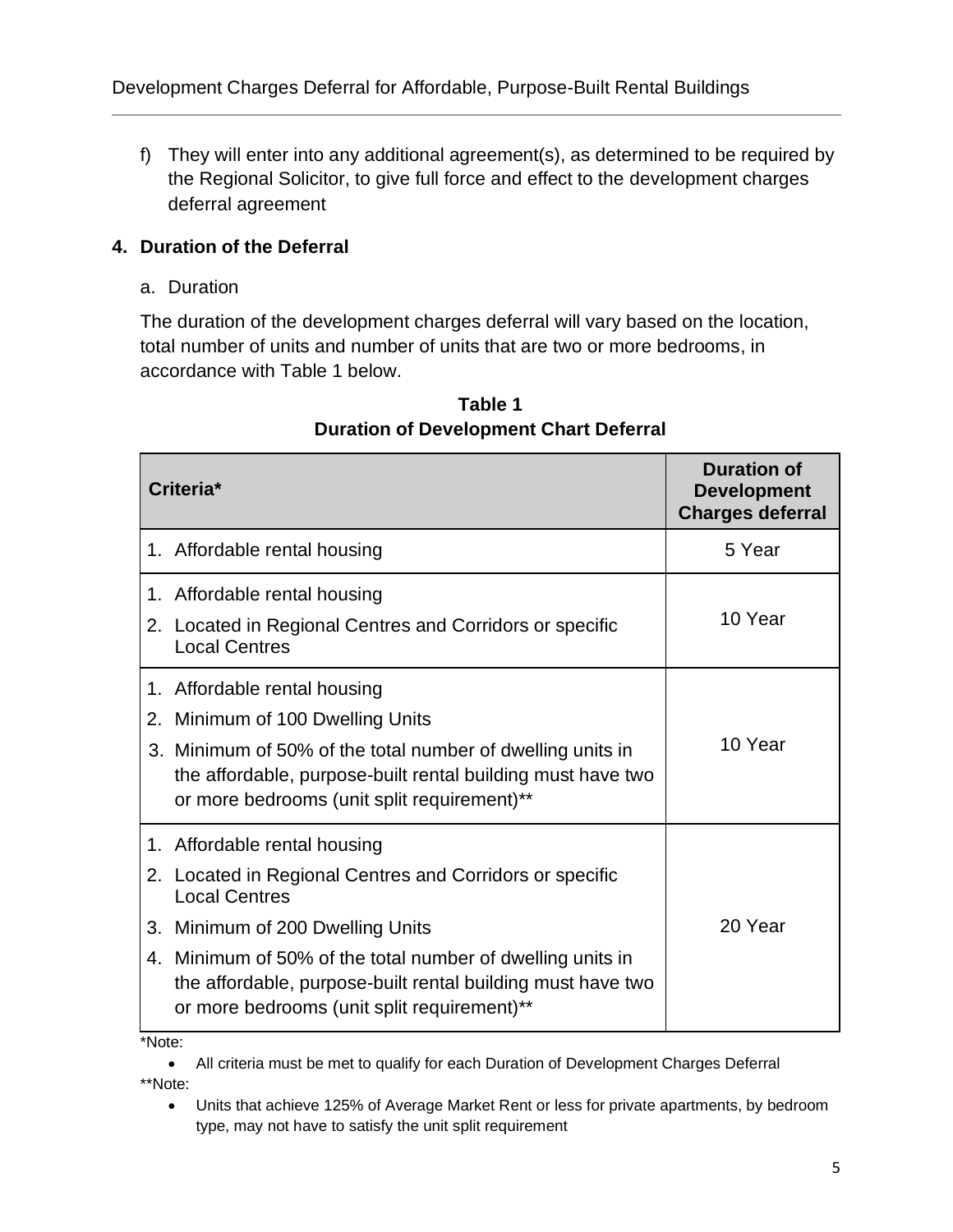- In addition, those units that achieve 125% of Average Market Rent or less for private apartments, by bedroom type, will be excluded from the total number of units used to calculate the unit split calculation
- Those units that have been excluded from the unit split requirement, as a result of achieving 125% of Average Market Rent or less for private apartments, by bedroom type:
	- $\circ$  must be maintained at 125% of Average Market Rent or less for private apartments, by bedroom type for the duration of the Development Charges deferral
	- o after the Development Charges deferral they must still be less than, or equal to, 175% of Average Market Rent for private apartments, by bedroom type
- These units must remain less than, or equal to, 175% of Average Market Rent for private apartments, by bedroom type, for the duration of the restrictive covenant as identified under Term '8' of this policy.
- b. Start date
	- 1. Development charges are deferred until 15 days immediately following the date that is 5 years, 10 years, or 20 years (as applicable) after the date that the building permit is issued by the local municipality
		- Applications submitted for approval of a development in a site plan control area under subsection 41(4) of the Planning Act for an affordable, purpose-built rental building prior to January1, 2020, or
		- Applications submitted for an amendment to a bylaw passed under section 34 of the *Planning Act* prior to January 1, 2020
	- 2. Development charges are deferred until 15 days immediately following the date that is 5 years, 10 years, or 20 years (as applicable) after the earlier of the date of the issuance of a permit under the Building Code Act, 1992, authorizing occupation of the building or the date the building is first occupied
		- Applications submitted for approval of a development in a site plan control area under subsection 41(4) of the Planning Act for an affordable, purpose-built rental building including and after January1, 2020, or
		- Applications submitted for an amendment to a by-law passed under section 34 of the Planning Act including and after January 1, 2020

If the occupation of the building is not authorized by a permit under the Building Code Act, 1992, the developer must notify the Region within five business days of the building first being occupied, whereupon the deferral period will begin. Failure to notify the Region within five business days of the building first being occupied will constitute a material default of the deferral agreement.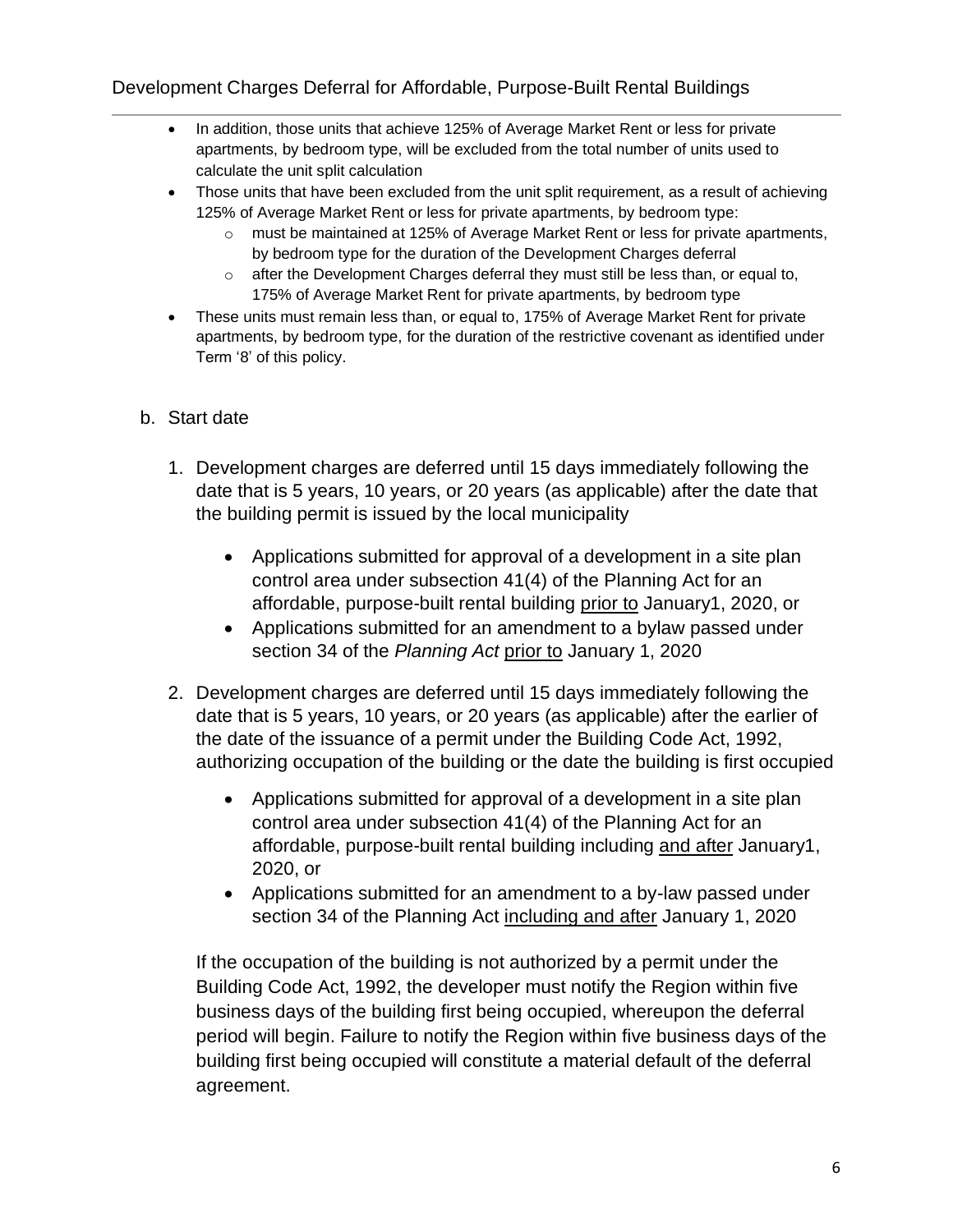Development charges will be payable prior to the timeframe indicated in Table 1 should any of the following trigger events occur:

- Change of use from an affordable, purpose-built rental building
- Failure to notify the Region on an annual basis, at an agreed upon date and in an agreed upon manner of the rents in the affordable, purpose-built rental building
- Monthly rents exceeding 175% of Average Market Rent for private apartments, by bedroom type
- Monthly rents exceeding 125% of Average Market Rent for private apartments, by bedroom type, for those units that do not have to satisfy the unit split requirement identified in Term '4' of this policy. This trigger only applies for the duration of the Development Charges deferral
- Sale, or transfer of ownership, of the property unless an assumption agreement is entered into
- Any other material default as defined in the agreement(s)

Notification to the owner of the property on the tax roll will occur immediately after the trigger event. The 15 business days will begin with the mailing, by registered mail, of notice.

#### **5. Development Charges Rates**

The Regional development charges rate will be the amount determined under the applicable development charges bylaw:

- a. Day of building permit issuance
	- i. Applications submitted for approval of a development in a site plan control area under subsection 41(4) of the Planning Act for an affordable, purpose-built rental building prior to January1, 2020, or
	- ii. Applications submitted for an amendment to a bylaw passed under section 34 of the *Planning Act* prior to January 1, 2020

- OR -

- b. Day of application
	- i. Applications submitted for approval of a development in a site plan control area under subsection 41(4) of the Planning Act for an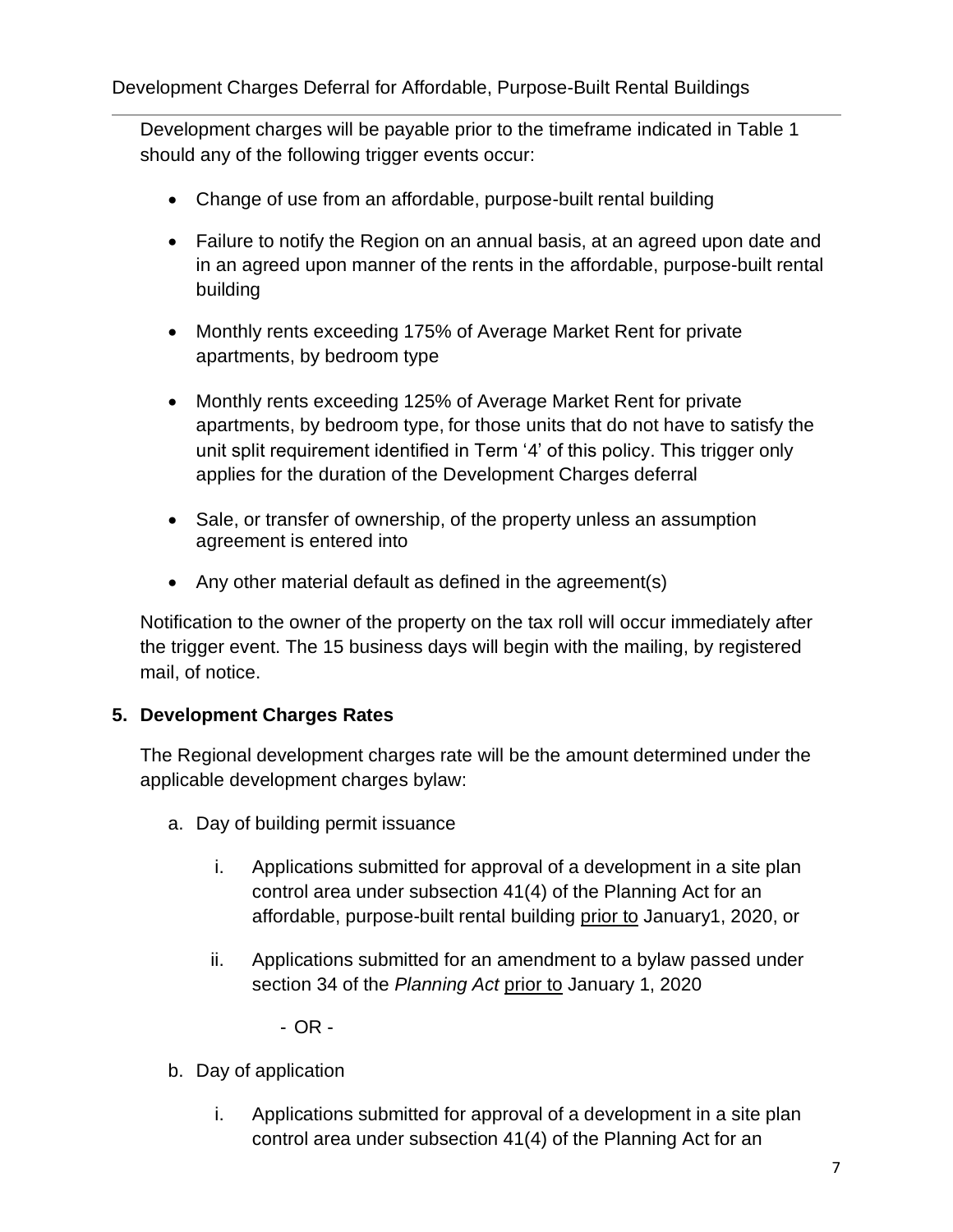affordable, purpose-built rental building including and after January 1, 2020, or

ii. Applications submitted for an amendment to a bylaw passed under section 34 of the Planning Act including and after January 1, 2020

For greater clarity, if clauses b(i) or b(ii) do not apply to an affordable, purpose-built rental building that is seeking to defer development charges including and after January 1, 2020, the development charges rate is determined on the day the development charges is payable in accordance with section 26 of the Act.

#### **6. Development Charges Payable**

The amount of the development charges payable to the Region, as required under the Act, will be based on the rates determined under Term '5' of this policy multiplied by the number of dwelling units, of which will be determined on the day that the developer enters into a development charges deferral agreement with the Region.

#### **7. Interest Waiver**

All interest will be calculated using the development charges payable in Term '6' to this policy until the date upon which the development charges are fully paid.

All deferred development charges will bear interest at the prime commercial lending rate charged by an agreed upon 'Schedule I' commercial bank on demand loans in Canadian funds to its most creditworthy customers plus 2% per annum. All interest will accrue and be compounded.

The time period will be calculated beginning on the date of issuance of the building permit for the proposed structure by the local municipality.

The Region will forgive all amounts due and owing on account of interest, provided that the development charges are paid in full to the Region at the time required (within 15 business days immediately following notification of a trigger event as defined in Term '4' of this policy).

In the event unpaid development charges are added to the tax roll (Term '10'), interest will continue to accrue and be compounded until all outstanding charges are fully paid.

### **8. Restrictive Covenant**

A 20 year change of use covenant will be registered on the title stipulating that the property will be developed and entirely operated as an affordable rental building for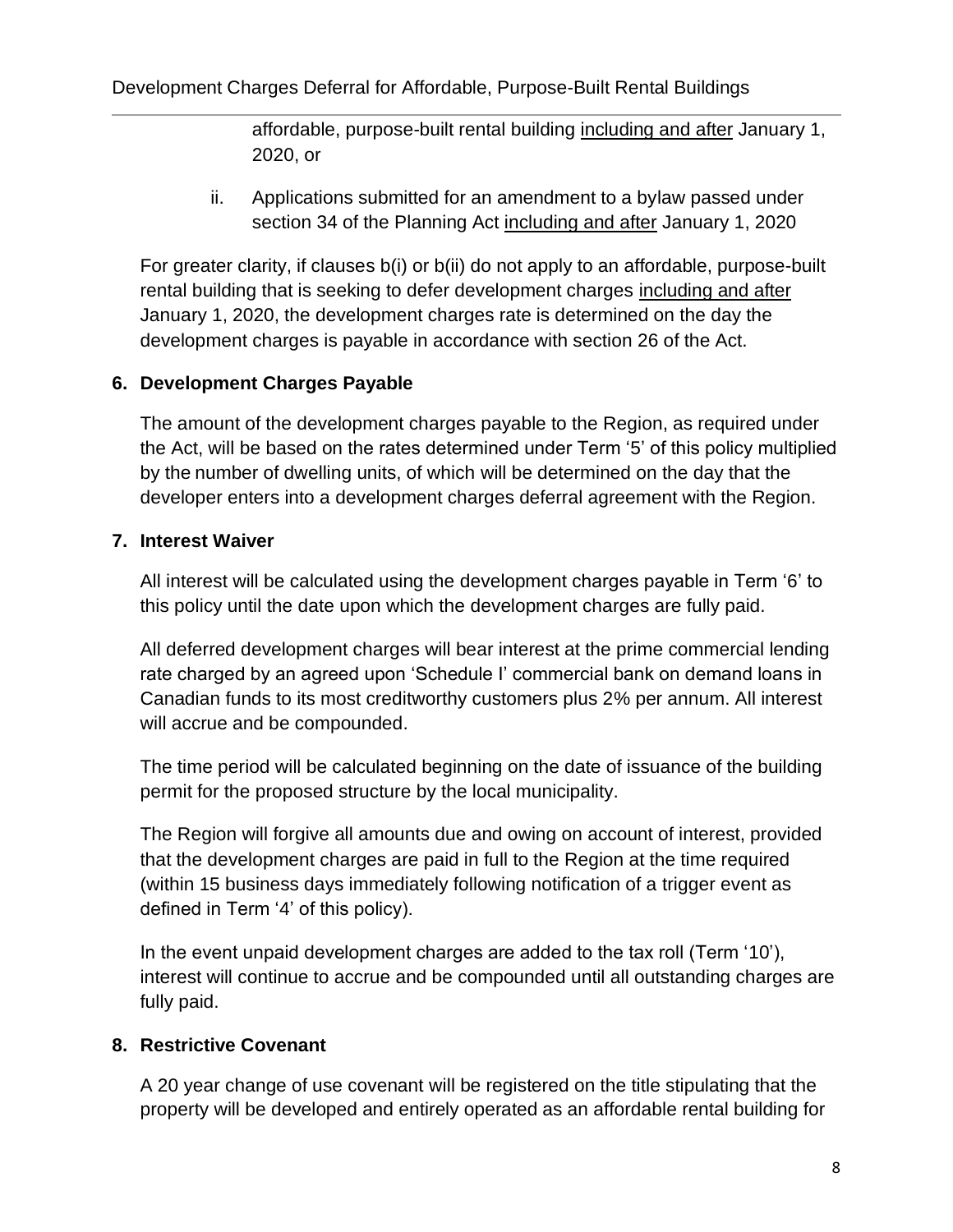a period expiring 20 years from the date that an occupancy permit is issued for the affordable, purpose-built rental building.

The burden of the restrictive covenant will run with the title of the land.

#### **9. Local Participation**

The Region will only enter into a development charges deferral agreement if the local municipality has provided a similar, if not better, deferral, exemption, or other incentive, for the proposed development.

It will be up to the Commissioner of Finance and/or the Chief Administrative Officer, in consultation with the Chief Planner, to decide what constitutes "similar, if not better", but this may be determined by looking at:

- Whether or not there is a prescribed timeframe for the deferral
- Whether or not interest is waived
- Other incentives that may be provided, be them financial or otherwise

#### **10.Unpaid Development Charges**

If any development charges (including any interest) are unpaid within 15 business days immediately following notification of a trigger event identified in Term '4' of this policy, or at the end of the development charge deferral timeframe when payment has not been made, those development charges (including interest) will be added to the tax roll and collected in the same manner as taxes (in accordance with section 32 of the Act).

In the event unpaid development charges are added to the tax roll, interest will continue to accrue and be compounded until all outstanding total charges are fully paid (development charges + interest).

### **11.Security**

A form of security will be taken and registered against the title to the property, at the execution of the development charges deferral agreement with the Region. The Region's security interest will always be, at minimum, pari passu, or of equal footing, to that of the local municipality offering a similar, if not better, deferral of development charges.

### **12.Other Agreements Required**

In addition to the requirements that the developer enter into a development charges deferral agreement with the Region, the developer will enter into any other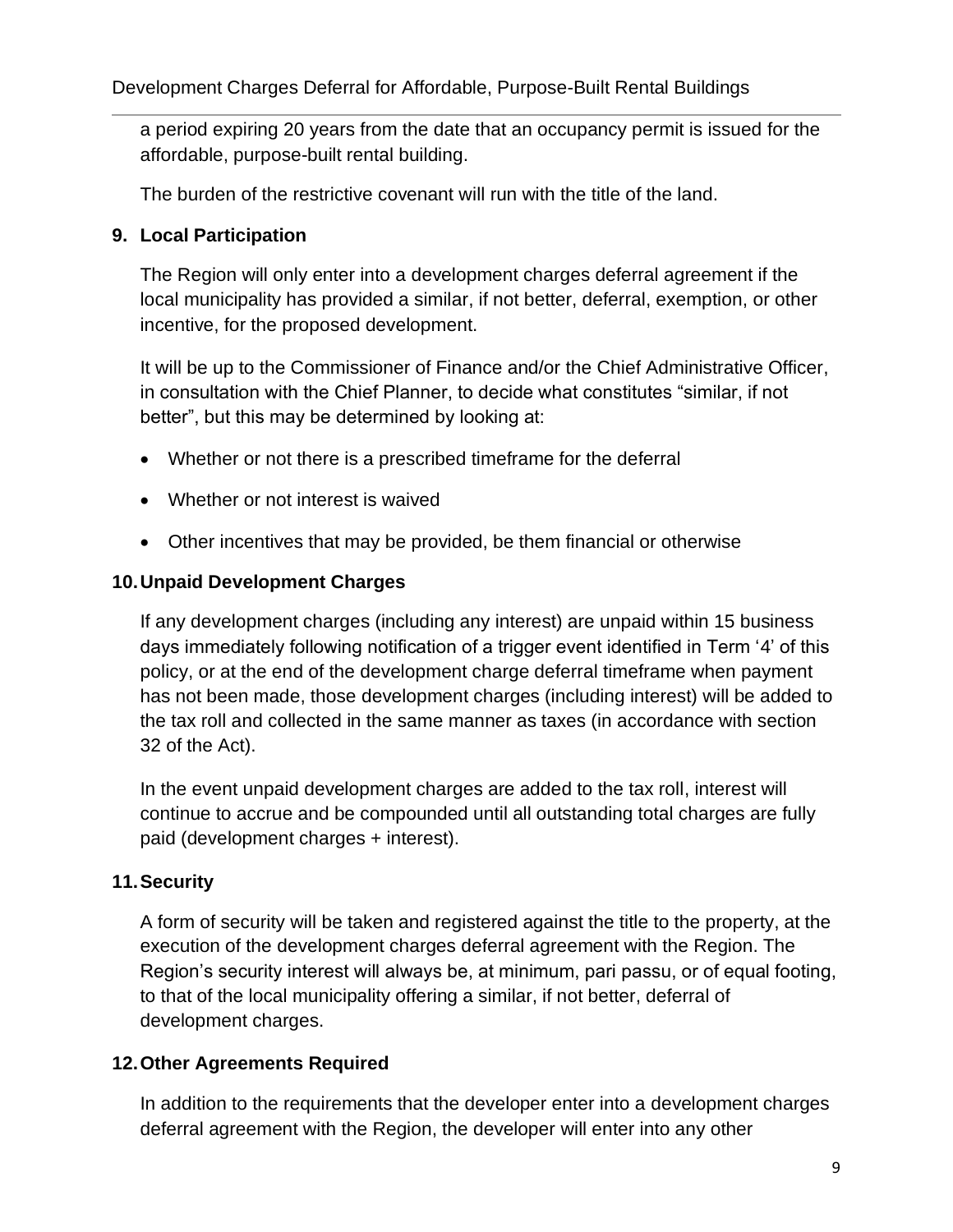agreements as required by the Regional Solicitor. Additional agreements include, but may not be limited to:

- **Charge**
- Assignment of Rents
- Restrictive Covenant
- Pari Passu Agreement
- General Security Agreement
- Other agreement(s) as deemed necessary

#### **13.Legal Fees**

All legal fees of the developer(s) and Region, including any costs incurred by the Region to prepare any other agreements required by the Regional Solicitor, will be borne by the developer.

#### **14.Report Back to Council**

Staff will report back to Council prior to the end of this Council term, on the results of the rental incentives provided and provide a recommendation on whether additional steps should be taken to further facilitate affordable, purpose-built rental development.

This Term will be subject to Extension of Time provisions in Term '18'.

### **15.Non-Applicability – 36 month Development Charges Deferral**

For greater clarity, any affordable, purpose-built rental building that avails itself of the deferral under this policy is not eligible for the Region's 36 month development charges deferral for purpose-built rental buildings that are a minimum of four storeys.

#### **16.Mixed-Use Developments**

For greater clarity, this policy does not apply to the non-residential development charges due for any mixed-use development, the residential portion of which is an affordable, purpose-built rental building.

#### **17.Section 26.1 of the Act**

For greater clarity, any purpose-built rental building to which section 26.1 applies and that opts to pay development charges in instalments in accordance with section 26.1 of the Act, will not be entitled to also avail itself of the deferral under this policy.

#### **18.Extension of Time**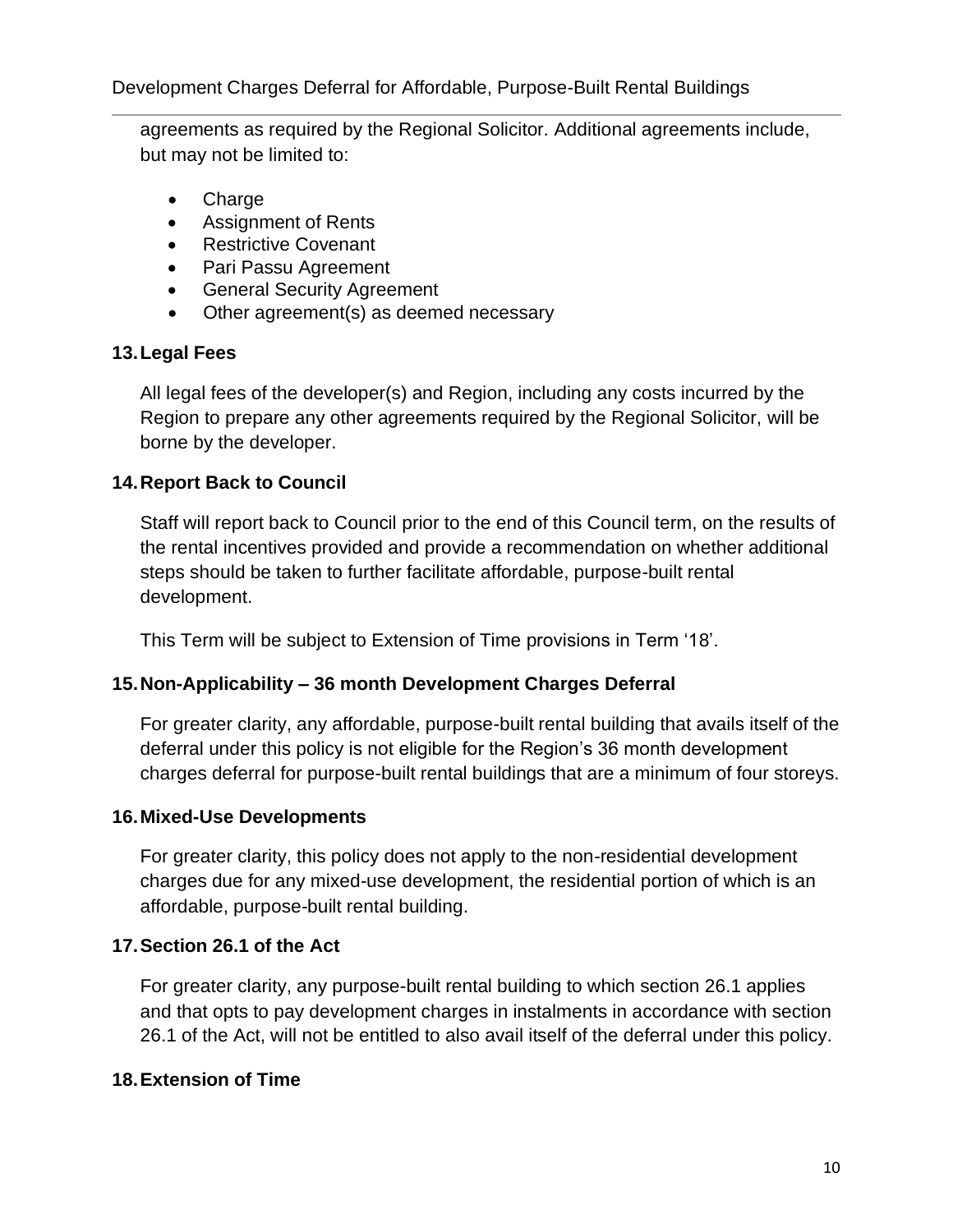The three year timeframe, as contemplated in Term '**2'**, will be extended by two years.

The minimum timeframe to report back to Council, as required under Term '**14'**, will be extended by two years.

### **19.Effective Date**

This policy will take effect the day it is passed by Regional Council and may be repealed by the Region at any time.

## Responsibilities

#### **Chief Administrative Officer, Regional Municipality of York**

- Responsibilities as identified under the Terms of this policy
- Signing of security agreements

#### **Commissioner of Finance, Finance Department**

- Responsibilities as identified under the Terms of this policy
- Signing of security agreements

#### **Regional Solicitor, Legal Services**

- Draft and prepare for execution the deferral agreement between Region and the developer
- Draft and prepare for execution any additional agreements required
- Maintain copies of all executed deferral agreements and other agreements as required
- Registration of security on title

#### **Chief Planner, Planning and Economic Development, Corporate Services Department**

- Assist in determining qualification for the deferral and recommending of the affordable, purpose-built rental building for application
- Other responsibilities as identified under the Terms of this policy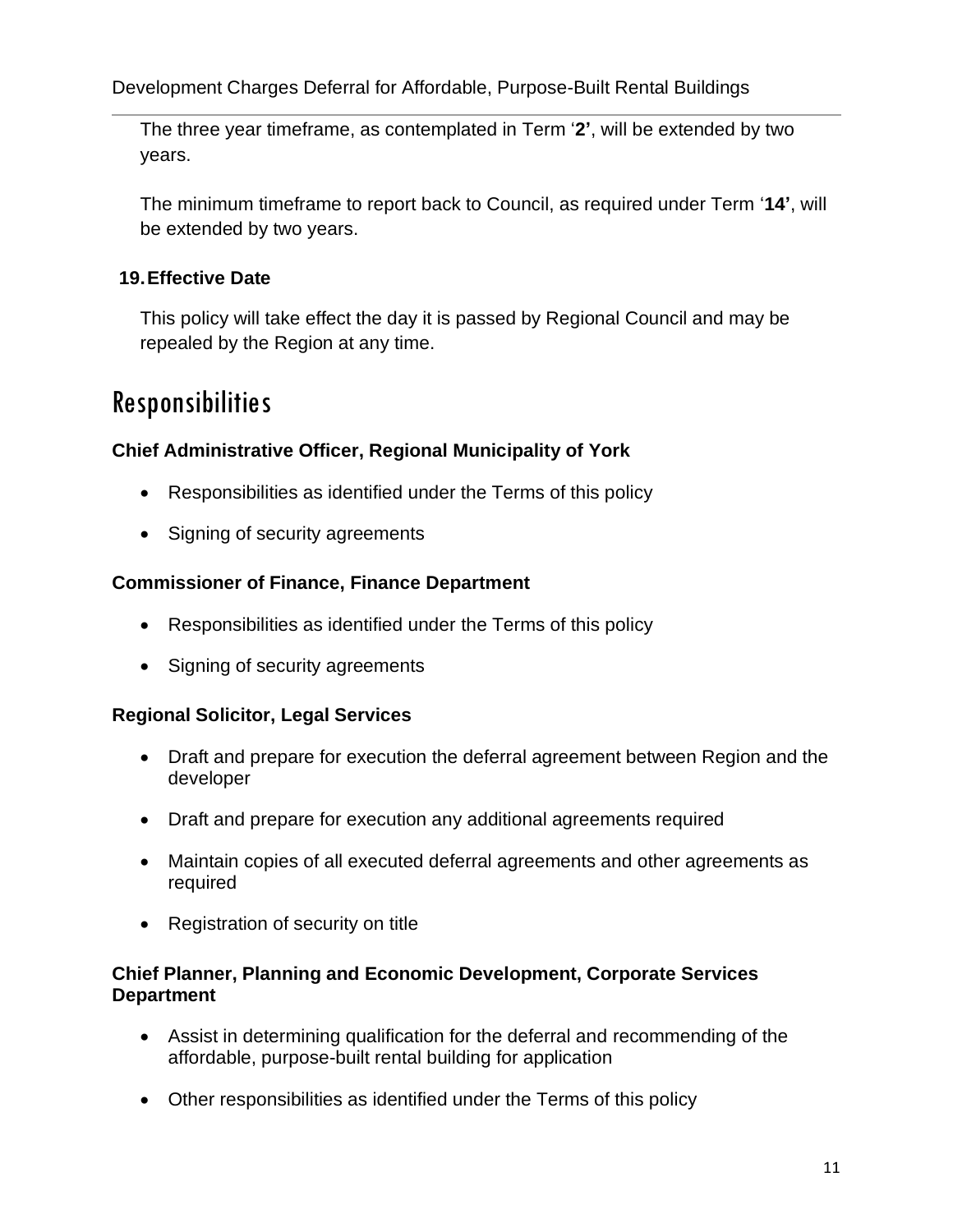#### **Director, Treasury Office, Finance Department**

- Administer the deferral policy, including assisting stakeholders in determining if they qualify for the policy, the development charges rates to be applied, and the development charges payable
- Enforce the deferral policy
- Collect all development charges when due
- Monitor timing of payment to ensure compliance with Term '7' of the policy
- Notify, through the Commissioner of Finance, to the Treasurer of the local municipality if development charges are not paid/received within the prescribed timeframe and to have said charges added to the tax roll of that municipality
- Undertake any additional administrative obligations as determined through the agreements
- Maintain copies of all executed deferral agreements and other agreements as required

#### **Director, Community Planning, Planning and Economic Development , Corporate Services Department**

• Assist in identifying structures as within the Regional Centres and Corridors

# Compliance

Immediately upon the occurrence of any of the trigger events identified in Term '4' of this policy, the **Director, Treasury Office** will notify the owner of the property on the tax roll that development charges are due within 15 business days, the timing of which will begin with the mailing, by registered mail, of notice.

The **Director, Treasury Office** will also monitor the payment of the development charges due in order to ensure interest is only forgiven (Term '7' of the policy) when the development charges are paid in full to the Region within 15 business days immediately following notification of a trigger event.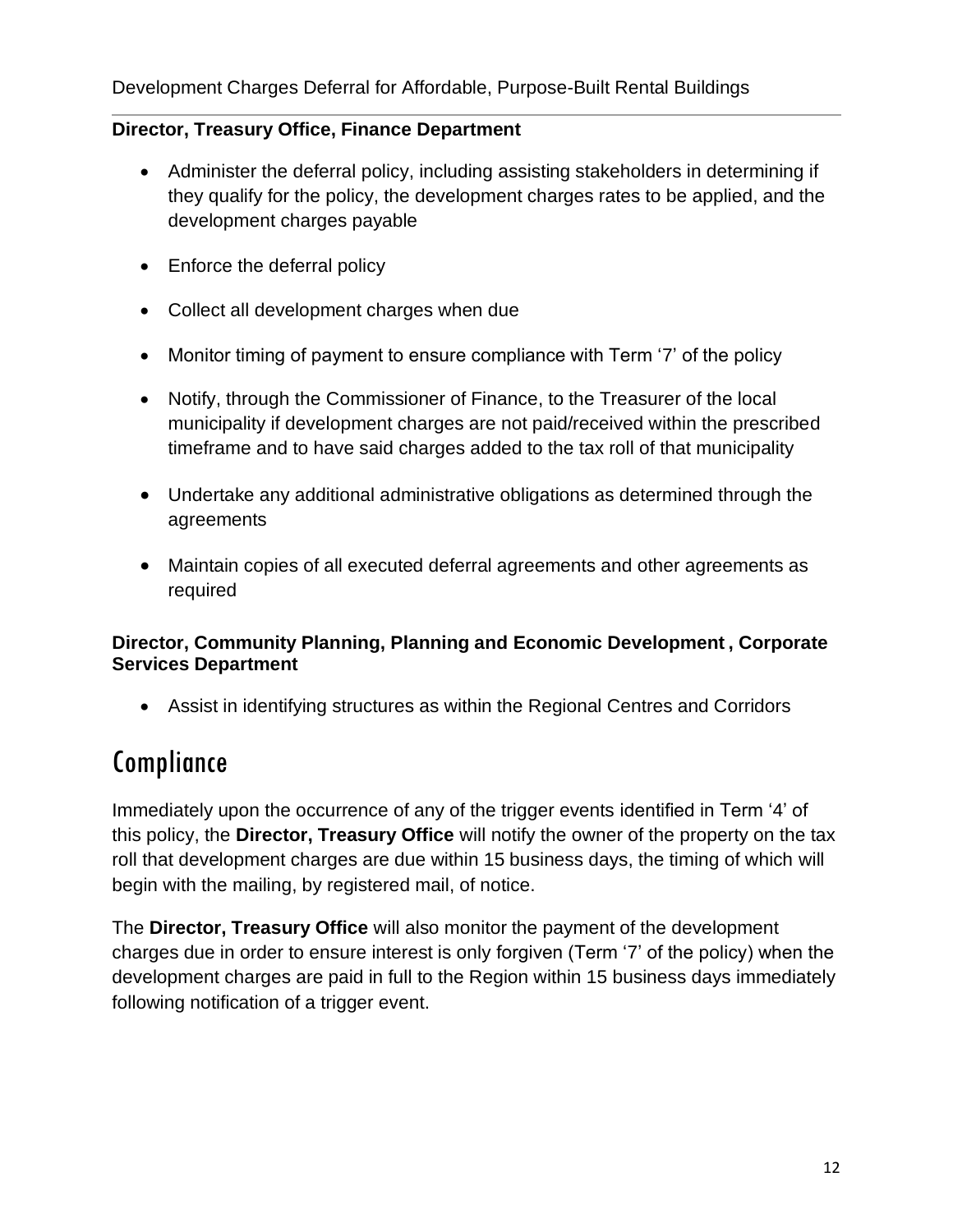## Reference

#### **Legislative and other authorities**

- [Building Code Act, 1992, S.O. 1992, c. 23](https://www.ontario.ca/laws/statute/92b23)
- [Development Charges Act, 1997,](https://www.ontario.ca/laws/statute/97d27) S.O. 1997, c. 27
- [Ontario Regulation 82/98](https://www.ontario.ca/laws/regulation/980082)
- [Ontario Regulation 332/12](https://www.ontario.ca/laws/regulation/120332)
- [Planning Act, R.S.O. 1990, c. P.13](https://www.ontario.ca/laws/statute/90p13)
- [York Region Official Plan, Map 1 -](https://www.york.ca/wps/wcm/connect/yorkpublic/7ad30ec0-78a5-416c-b299-6f2f2c9208ee/yropOfficeConsolidationMap1Accessible.pdf?MOD=AJPERES) Regional Structure
- The Regional Municipality of York [York Region Development Charges Bylaw -](http://www.york.ca/wps/portal/yorkhome/yorkregion/yr/bylaws/developmentchargesbylaw/!ut/p/a1/rVRNT4NAEP0tHnokO3xsWY4raoGm1FiNwKUBypctH4W1ir_eLfVk0mLN7m1m37y8N5M8FCAPBVV4KLKQFXUV7o51MF3bdGZb1hycpUZMoLCkjqITIHOdA3wOgDOPwjCvKNrUkk1wwFoSsB_0R3xHLBnmCnpFAQriijUsR37fruO6YknFJtDX7ZYXHSvY-9DI6zI5tdsk4-omEPW78KObwCY5JLu6KTkszsM2S7rh58jcxMUG-bGBYyONsKSSqSppKYkkI4qxhA1jE2E9xLom_zi5IHVkE4OTkV1c3IaJRwBcg89F6mdVrGS0utL1CKEumFBRRBNi0YSiLdv_PYpjgylTTjhT71Wgim2SW9UhrguiFaqCCanoK1PRlun1V3b-EIVKuzAXGacNWS4VVVoj7xRSyDsXUnyqeNvvA8pj8Jh9nwx5gnOwKV9KovbS9omAipvD13NalmvXlcLoVyPwSUdvvgFUm5Ae/dl5/d5/L2dBISEvZ0FBIS9nQSEh/#.WtDgaS7wZhG) [No. 2017-35](http://www.york.ca/wps/portal/yorkhome/yorkregion/yr/bylaws/developmentchargesbylaw/!ut/p/a1/rVRNT4NAEP0tHnokO3xsWY4raoGm1FiNwKUBypctH4W1ir_eLfVk0mLN7m1m37y8N5M8FCAPBVV4KLKQFXUV7o51MF3bdGZb1hycpUZMoLCkjqITIHOdA3wOgDOPwjCvKNrUkk1wwFoSsB_0R3xHLBnmCnpFAQriijUsR37fruO6YknFJtDX7ZYXHSvY-9DI6zI5tdsk4-omEPW78KObwCY5JLu6KTkszsM2S7rh58jcxMUG-bGBYyONsKSSqSppKYkkI4qxhA1jE2E9xLom_zi5IHVkE4OTkV1c3IaJRwBcg89F6mdVrGS0utL1CKEumFBRRBNi0YSiLdv_PYpjgylTTjhT71Wgim2SW9UhrguiFaqCCanoK1PRlun1V3b-EIVKuzAXGacNWS4VVVoj7xRSyDsXUnyqeNvvA8pj8Jh9nwx5gnOwKV9KovbS9omAipvD13NalmvXlcLoVyPwSUdvvgFUm5Ae/dl5/d5/L2dBISEvZ0FBIS9nQSEh/#.WtDgaS7wZhG)
- The Regional Municipality of York York Region Development Charge Bylaw [Amendment N. 2018-42](https://www.york.ca/wps/wcm/connect/yorkpublic/d81c8002-f0af-4337-afa6-71b52c5b7643/2018-42.pdf?MOD=AJPERES&CVID=mu8jzXy)

#### **Appendices**

- Council Report, [Draft Rental Housing Incentives Guideline and Community](https://www.york.ca/wps/wcm/connect/yorkpublic/1db1144e-bdc7-4d98-ba9d-a90474a8d04d/jun+21+draft+ex.pdf?MOD=AJPERES)  [Improvement Plan](https://www.york.ca/wps/wcm/connect/yorkpublic/1db1144e-bdc7-4d98-ba9d-a90474a8d04d/jun+21+draft+ex.pdf?MOD=AJPERES), June 28, 2018
- Council Report, [Purpose-Built Rental Housing Incentives,](https://yorkpublishing.escribemeetings.com/filestream.ashx?DocumentId=8207) October 17, 2019
- Memorandum, [Financial incentives for affordable rental housing and large office](https://yorkpublishing.escribemeetings.com/filestream.ashx?DocumentId=8625)  [buildings,](https://yorkpublishing.escribemeetings.com/filestream.ashx?DocumentId=8625) October 17, 2019
- Council Report, **Extension of Large Office and Affordable Rental Development** [Charges Deferrals Due to the Pandemic,](https://yorkpublishing.escribemeetings.com/Meeting.aspx?Id=1eb6004e-6e53-4b38-87de-4f3a79ffbe1b&Agenda=PostMinutes&lang=English&Item=57&Tab=attachments) June 24, 2021

## **Contact**

• Director, Treasury Office, Finance Department at extension 71644